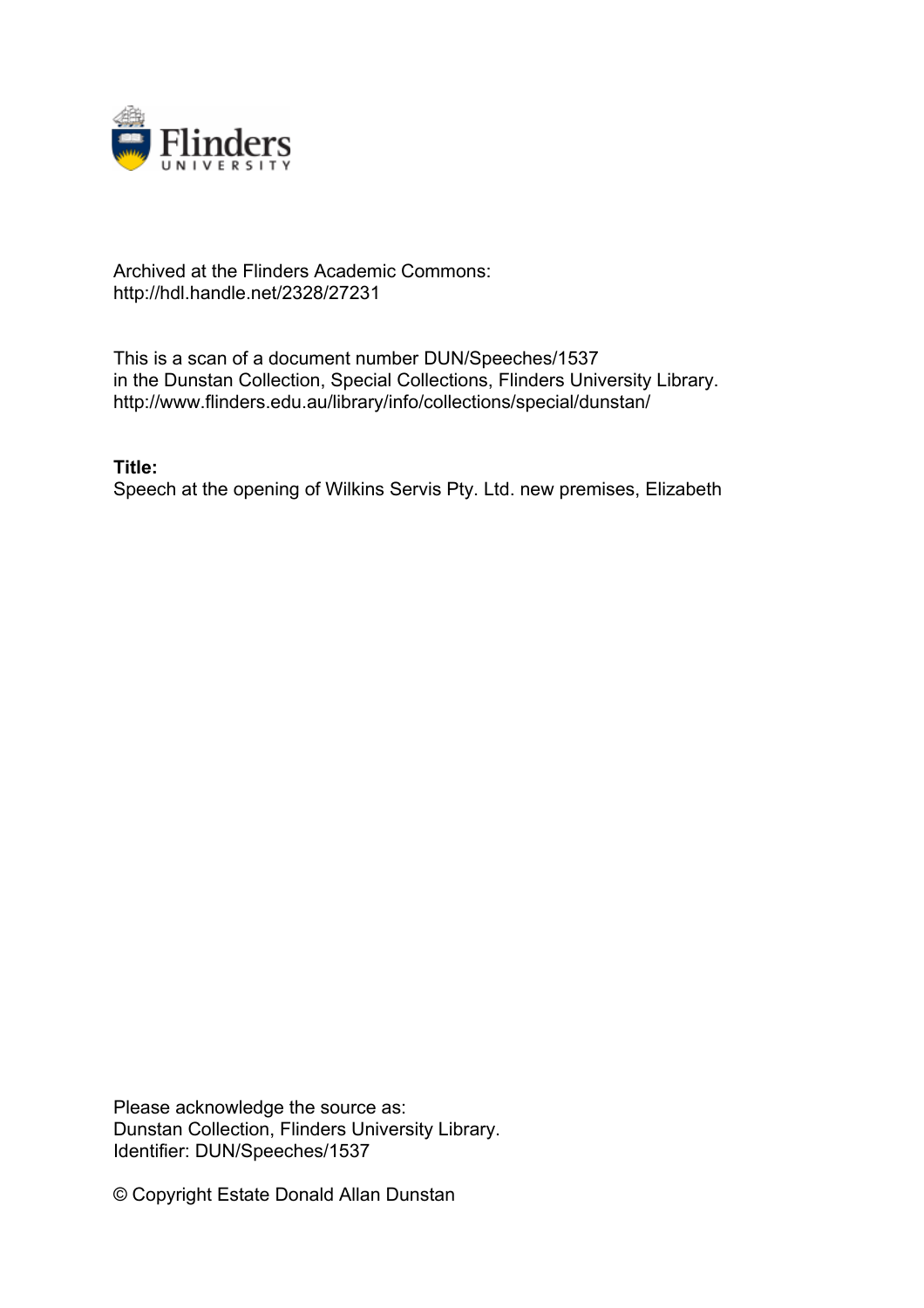SPEECH BY THE PREMIER, MR. DUNSTAN, AT THE OPENING OF WILKINS SERVIS PTY. LTD<sup>1</sup> 5 NEW PREMISES , ELIZABETH. 21/10/71 .

SIR LIONEL COPPLESTON.

MR. GRAHAM,

MR. WILKINS ,

LADIES AND GENTLEMEN:

IT IS ALWAYS PLEASANT TO BE ASKED TO THE OPENING OF NEW OR EXPANDED FACTORY PREMISES - AND IT IS A PARTICULAR PLEASURE TO SPEAK AT THE OPENING OF A COMPLEX AS IMPORTANT TO SOUTH AUSTRALIA AS WILKINS SERVIS .

THIS NEW PLANT - INVOLVING AS IT DOES AN OUTLAY OF SOME \$4 MILLION -IS THE BIGGEST OPERATION IN ELIZABETH APART FROM THE GENERAL MOTORS-HOLDEN COMPLEX.

TODAY PHASE ONE OF THE COMPLETE WORKS IS BEING OPENED.

THE NEXT STAGE WILL SEE MACHINE SHOP FACILITIES ADDED WITH ADDITIONAL PRESSES AND MACHINERY BROUGHT IN AT THE THIRD PHASE.

WILKINS SERVIS' LOCATION HERE WILL SIGNIFICANTLY BOOST EMPLOYMENT OPPORTUNITIES FOR PEOPLE IN THE ELIZABETH AREA, AND PROVIDE THEM WITH VALUABLE OPPORTUNITIES TO ACQUIRE NEW SKILLS .

PAGE 2.

1537

ALREADY THERE ARE SOME 350 PEOPLE WORKING HERE AND, WHEN FULL PRODUCTION IS REACHED, THERE WILL BE A WORKFORCE OF 700 PLUS A FURTHER 250 SALES AND SERVICE PERSONNEL THROUGHOUT AUSTRALIA.

THIS IS A MOST VALUABLE ADDITION TO OUR INDUSTRIAL BASE AND IT IS GRATIFYING THAT THE EFFORTS OF THE SOUTH AUSTRALIAN HOUSING TRUST AND THE INDUSTRIAL DEVELOPMENT BRANCH OF THE PREMIER'S DEPARTMENT PLAYED A PART IN YOUR DECISION TO TRANSFER OPERATIONS FROM NEW SOUTH WALES TO SOUTH AUSTRALIA.

IT IS A DECISION I AM SURE YOU WILL NOT REGRET.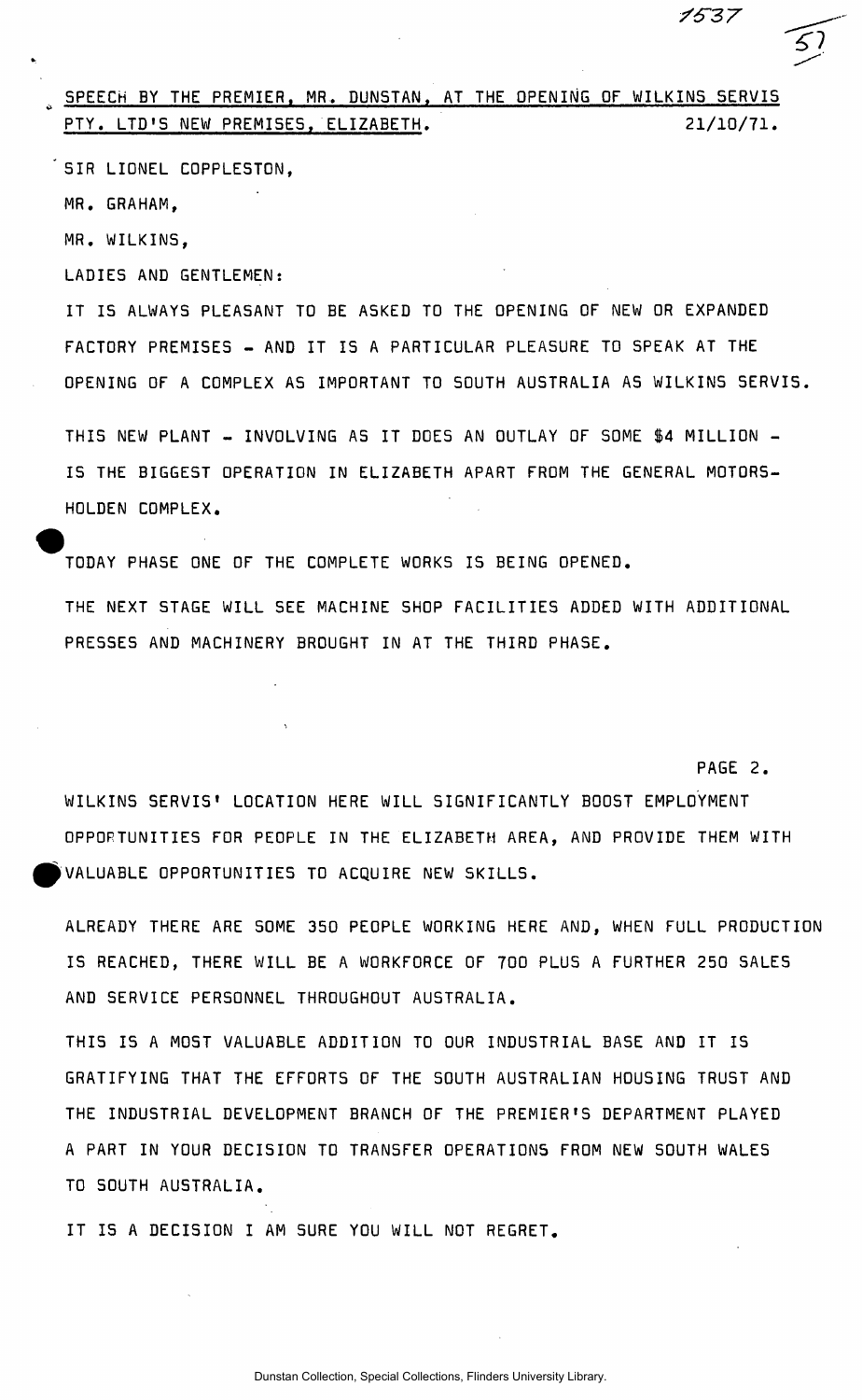THE COMPANY CARRIED OUT FEASIBILITY STUDIES ON SEVERAL SITES BEFORE DECIDING ON SOUTH AUSTRALIA AND ELIZABETH. I'M TOLD THAT, AMONG THE FACTORS INFLUENCING THE FINAL DECISION, WERE THE INCENTIVES WHICH THE SOUTH AUSTRALIAN GOVERNMENT WAS ABLE TO OFFER, INCLUDING ASSISTANCE. FROM THE INDUSTRIAL DEVELOPMENT BRANCH, AVAILABILITY OF AREAS OF COMPARATIVELY LOW-PRICED LAND AND LEASE-BACK FACTORY FACILITIES WHICH CONSERVED FUNDS FOR MACHINERY AND EQUIPMENT, TOGETHER WITH OUR GOOD INDUSTRIAL RECORD.

PAGE 3.

PAGE 4.

MY GOVERNMENT IS DETERMINED TO CONTINUE TO DO ALL WE CAN TO ATTRACT NEW INDUSTRY TO THIS STATE AND, WHEREVER POSSIBLE TO PROVIDE STILL STRONGER INDUCEMENTS TO SUPPLEMENT OUR OBVIOUS NATURAL ADVANTAGES.

DESPITE A SOMEWHAT CLOUDED NATIONAL ECONOMIC OUTLOOK - AND AS MANUFACTURERS OF CONSUMER GOODS YOU WILL BE WELL AWARE OF THE EFFECTS A FURTHER DAMPENING OF DEMAND, AT FEDERAL LEVEL, WOULD HAVE ON INDUSTRY - THERE IS STRONG EVIDENCE THAT WE ARE SUCCEEDING.

SOUTH AUSTRALIA AT PRESENT IS ALMOST AN ISLAND OF GROWTH IN A STAGNANT SEA. CERTAINLY DEVELOPMENT HERE, AND I'VE BEEN TOLD THIS BY A NUMBER OF INDUSTRIALISTS IN RECENT WEEKS, IS GOING AHEAD AT A PACE WHICH MAKES OUR EASTERN NEIGHBOURS QUITE ENVIOUS .

OUR NATURAL ADVANTAGES ARE OBVIOUS. BUT WE LIKE TO THINK THAT OUR WORK AT GOVERNMENTAL LEVEL HAS GIVEN EVENTS A NUDGE ALONG THE WAY. CERTAINLY INDUSTRIAL DEVELOPMENT AND THE EXPANSION OF JOB OPPORTUNITIES FOR SOUTH AUSTRALIANS HAS THE HIGHEST PRIORITY IN OUR STRATEGIC PLANNING.

YOUR OWN ESTABLISHMENT HERE IS, AS I'VE SAID, PLEASING ENOUGH. IN ITSELF. WHAT IS MORE PLEASING STILL IS WHAT WE'RE NOW DOING TO PROVIDE YOU WITH SOME NEW NEIGHBOURS .

THE HOUSING TRUST IS CURRENTLY FACING THE LARGEST DEMAND IN ITS HISTORY FOR FACTORY PREMISES UNDER ITS LEASE-BACK SCHEME. RESOURCES COMMITTED BY THE TRUST FOR THIS PURPOSE HAVE BEEN DOUBLED IN THE PAST YEAR.

Dunstan Collection, Special Collections, Flinders University Library.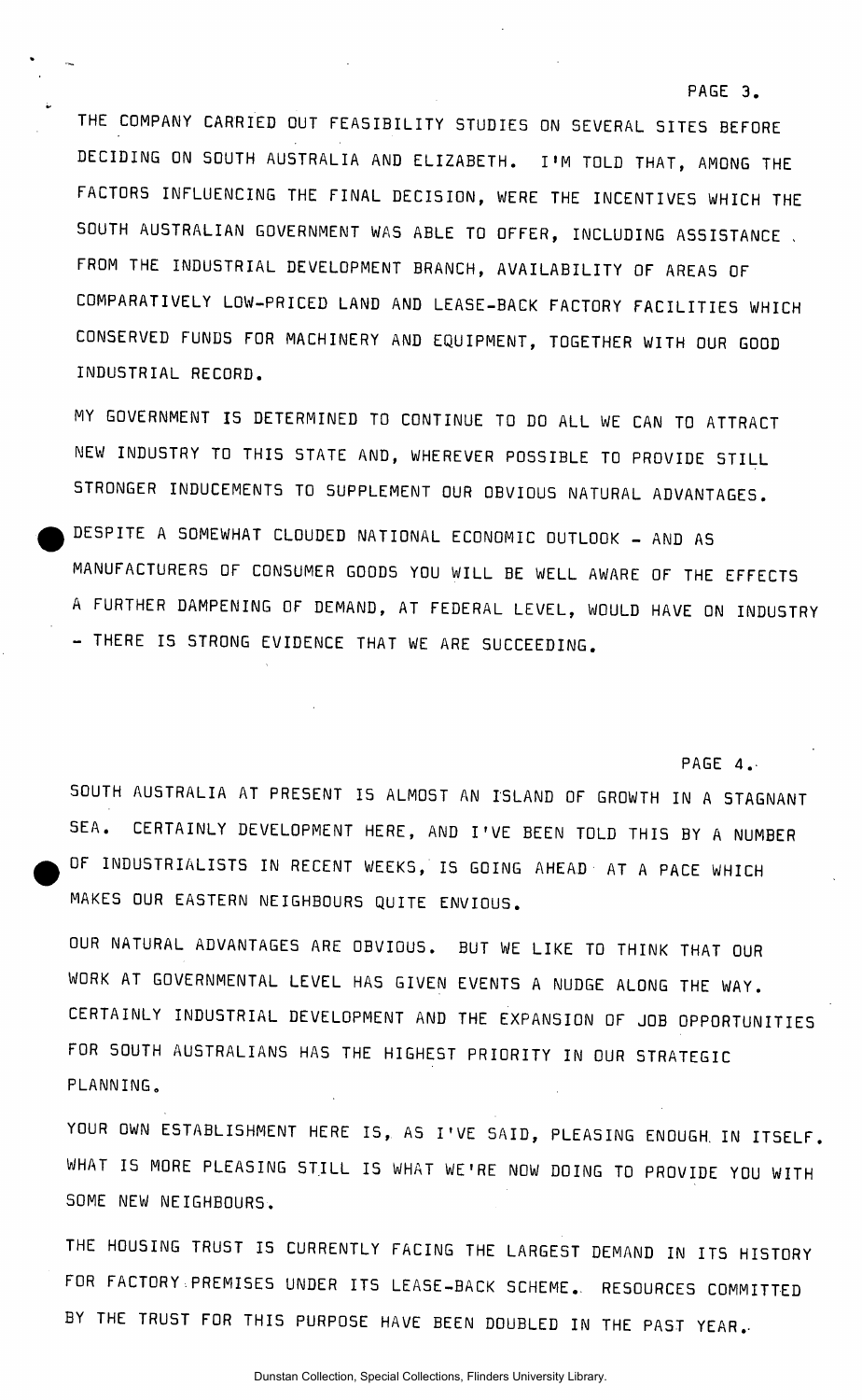IF I MAY GIVE A FEW EXAMPLES FROM THE ELIZABETH-SALISBURY AREA: THE FACTORY AND OFFICE AREA FOR FASSON PTY. LTD'S NEW PLANT AT ELIZABETH WEST IS NEARING COMPLETION. THIS DUTCH MANUFACTURER OF ADHESIVES IS SETTING UP ITS FIRST SOUTHERN HEMISPHERE PLANT HERE. PREMISES FOR NYLEX CORPORATION LTD. ARE NEARING COMPLETION AT SALISBURY SOUTH FOR THAT COMPANY'S PRODUCTION OF UPHOLSTERY MATERIAL. IN THE SAME AREA WORK IS GETTING UNDERWAY ON PREMISES FOR G.H. MICHELL & SONS PTY. LTD. WOOL PROCESSING OPERATIONS. GARDINER GASKETS PTY. LTD. SHOULD BE ABLE TO OCCUPY THEIR NEW PLANT AT ELIZABETH WEST BY THE END OF THIS YEAR.

PAGE 5.

PAGE 6.

THESE ARE SOME OF THE DEVELOPMENTS IN WHICH WE HAVE BEEN ABLE TO ASSIST, DISCUSSIONS HAVE REACHED AN ADVANCED STAGE ON THE ESTABLISHMENT OF OTHERS WHICH I CANNOT AT THE MOMENT CITE BY NAME BECAUSE OF THEIR CONFIDENTIAL NATURE.

THIS CLEARLY SHOWS THAT OUR MESSAGE ABOUT SOUTH AUSTRALIA'S ADVANTAGES IS GETTING ACROSS. IT DEMONSTRATES, TOO, THE GROWING IMPORTANCE OF THE ELIZABETH-SALISBURY AREA AS AN INDUSTRIAL CENTRE OFFERING ATTRACTIVE WORKING AND LIVING CONDITIONS.

NOT THAT THE TRUST'S FACTORY BUILDING ACTIVITY IS CONFINED TO THE ELIZABETH AND SALISBURY ESTATES. A.N.I. LTD. ARE SETTING UP THEIR DROP FORGE PLANT AT DRY CREEK, FLETCHER JONES & STAFF PTY. LTD. AT MOUNT GAMBIER AND THERE ARE, AGAIN, CONTINUING DISCUSSIONS ON DEVELOPMENTS IN OTHER AREAS .

WE BELIEVE THAT THE PROGRAMMES WE HAVE MAPPED OUT FOR INDUSTRIAL DEVELOPMENT SINCE TAKING OFFICE - CREATION OF THE NEW INDUSTRIES ASSISTANCE CORPORATION, THE PURSUIT OF NEW MARKETS THROUGH STRENGTHENING OF OUR OVERSEAS REPRESENTATION AND INCREASED INCENTIVES FOR IMPROVED PRODUCT DESIGN AND RESEARCH - WILL ENSURE THAT - BARRING A MAJOR NATIONAL RECESSION - WE CAN LOOK TO A LENGTHY PERIOD OF FURTHER EXPANSION.